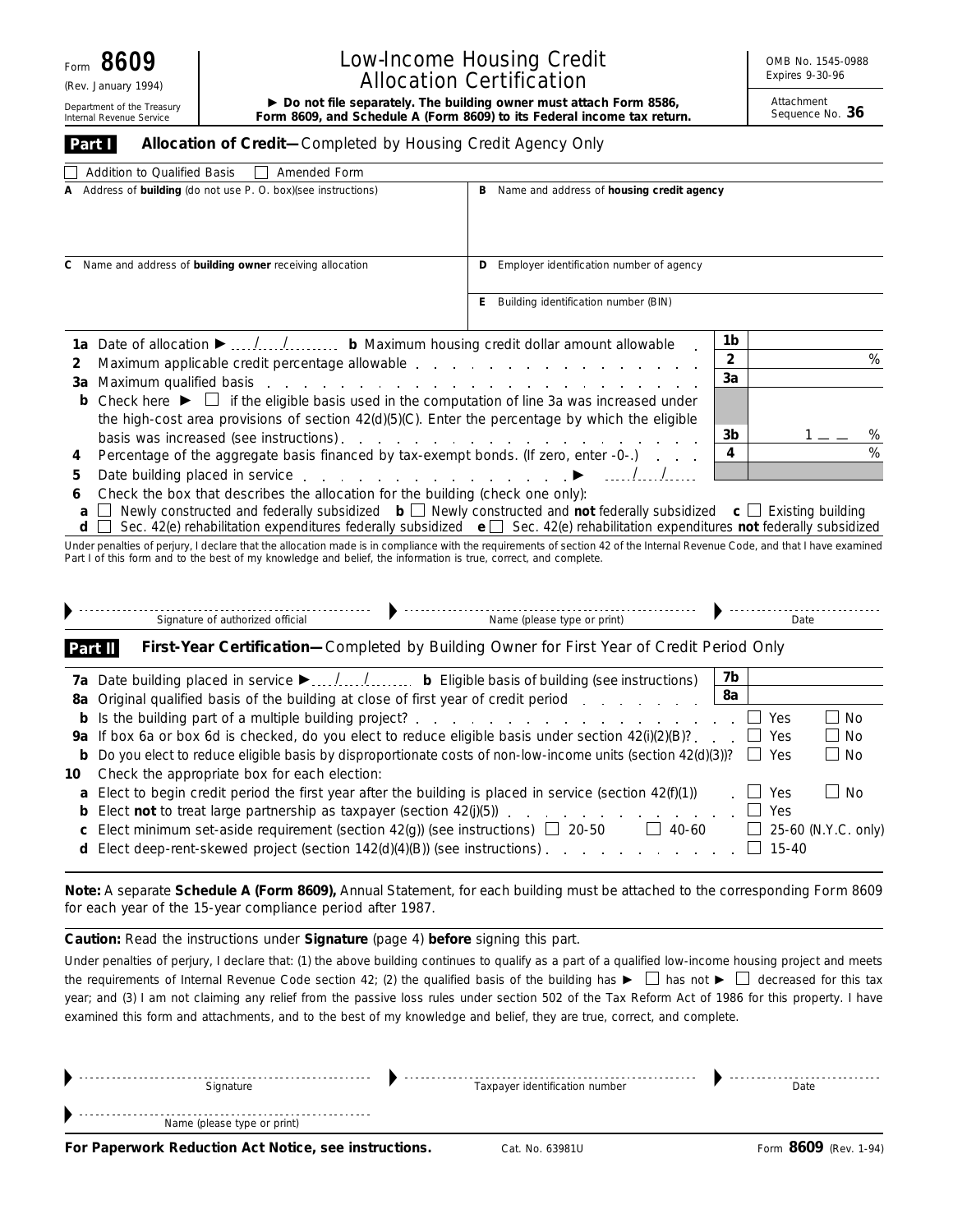# **Paperwork Reduction Act Notice**

We ask for the information on these forms to carry out the Internal Revenue laws of the United States. You are required to give us the information. We need it to ensure that you are complying with these laws and to allow us to figure and collect the right amount of tax.

The time needed to complete and file the following forms will vary depending on individual circumstances. The estimated average times are:

| Form          | Recordkeeping              | Learning about the<br>law or the form | Preparing and sending<br>the form to the IRS |
|---------------|----------------------------|---------------------------------------|----------------------------------------------|
| 8609          | $8 \; \text{hr}$ . 22 min. | $2 \text{ hr}$ . 35 min.              | $2 \text{ hr}$ . 50 min.                     |
| Sch. A (8609) | 6 hr., 41 min.             | 1 hr., 29 min.                        | 1 hr., $38 \text{ min}$ .                    |
|               |                            |                                       |                                              |

If you have comments concerning the accuracy of these time estimates or suggestions for making these forms more simple, we would be happy to hear from you. You can write to both the Internal Revenue Service and the Office of Management and Budget at the addresses listed in the instructions for the tax return with which these forms are filed.

# **General Instructions**

*Section references are to the Internal Revenue Code unless otherwise noted.*

### **Item To Note**

The Revenue Reconciliation Act of 1993 (1993 Act) permanently extended the low-income housing credit and made other applicable changes reflected throughout these instructions.

## **Purpose of Form**

Sections 38 and 42 allow owners of residential low-income rental buildings to claim a low-income housing credit for each qualified building over a 10-year credit period. Form 8609 is used to obtain a housing credit allocation from the housing credit agency. A separate Form 8609 must be issued for each building in a multiple building project. Form 8609 and related **Schedule A (Form 8609),** Annual Statement, are also used to certify certain information required under section 42.

Section 502(a) of the Tax Reform Act of 1986 provides transitional relief from the passive loss rules for qualified investors in a qualified low-income housing project. However, if any person has been allowed any benefit under section 502(a) for the project, the low-income housing credit is not allowed for the project.

**Housing Credit Agency.—**This is any state or local agency authorized under section 42 to make low-income housing credit allocations within its jurisdiction.

**Owner of Building.—**Owners must complete Part II of this form and a separate Schedule A (Form 8609), even if an allocation of credit by a housing credit agency is not required, and attach both the form and the schedule to their income tax return. See **Specific Instructions** before completing Part II.

**Building Identification Number (BIN).—** This number is assigned by the housing credit agency (see Notice 88-91, 1988-2 C.B. 414).

The BIN initially assigned to a building must be used for any allocation of credit to the building that requires a separate Form 8609 (see **Multiple Forms 8609,** on this page). For example, rehabilitation expenditures treated as a separate new building under section 42(e) should not

have a separate BIN if the building already has one. Use the number first assigned to the building.

**Allocation of Credit.—**For an owner to claim a low-income housing credit on a building (except as explained under **Tax-Exempt Bonds** below), the housing credit agency must make an allocation of the credit by the close of the calendar year in which the building is placed in service, unless—

● The allocation is the result of an advance binding commitment by the credit agency made not later than the close of the calendar year in which the building is placed in service (see section  $42(h)(1)(C)$ );

● The allocation relates to an increase in qualified basis (see section 42(h)(1)(D)); or

• The allocation is made in a year in which the taxpayer has incurred more than 10% of its reasonably expected basis in the project (see sections 42(h)(1)(E), 42(h)(1)(F), and Notice 89-1, 1989-1 C.B. 620).

The agency can only make an allocation to a building located within its geographical jurisdiction. Once an allocation is made, the credit is allowable for all years during the 10-year credit period. A separate Form 8609 must be completed for each building to which an allocation of credit is made.

**Multiple Forms 8609.—**Allocations of credit in separate calendar years require separate Forms 8609. Also, when a building receives separate allocations for acquisition of an existing building and for rehabilitation expenditures, a separate Form 8609 must be completed for each credit allocation.

**Tax-Exempt Bonds.—**No housing credit allocation is required for any portion of the eligible basis of a qualified low-income building that is financed with tax-exempt bonds taken into account for purposes of the volume cap under section 146. An allocation is not needed when 50% or more of the aggregate basis of the building and the land on which the building is located (defined later) is financed with certain tax-exempt bonds for buildings placed in service after 1989.

However, the owner must still get a Form 8609 from the appropriate housing credit agency (with the applicable items of Part I completed, including an assigned building identification number (BIN)).

*Land on which the building is located.*— This includes only land that is functionally related and subordinate to the qualified low-income building (see Regulations sections 1.103-8(a)(3) and 1.103-8(b)(4)(iii) for the meaning of "functionally related and subordinate").

## **When To File**

Housing credit agencies should issue a copy of Form 8609 (Part I completed only) with instructions to the owner of the building. The housing credit agency must keep a copy and send the original to the IRS with **Form 8610,** Annual Low-Income Housing Credit Agencies Report.

Owners must attach completed Forms 8609 and accompanying Schedules A (Form 8609) to **Form 8586,** Low-Income Housing Credit. Owners must file these forms with their income tax returns by the due date of the return for the first tax year in which the credit is claimed and for each year thereafter throughout the compliance period, whether or not a credit is claimed for the tax year.

**Note to owners:** *Do not attach Form 8609 or Schedule A (Form 8609) to Form 8586 if the only credit claimed on Form 8586 is from a partnership, S corporation, estate, or trust because that entity will complete those forms and attach them to its return.*

### **Recordkeeping**

#### **Requirements**

To verify changes in qualified basis from year to year, you must keep a copy of this Form 8609 with all accompanying Schedule(s) A (Form 8609), Forms 8586, and 8611, for 3 years after the 15-year compliance period ends (unless this recordkeeping requirement is otherwise extended).

# **Specific Instructions Part I—Allocation of Credit**

#### **Completed by Housing Credit Agency Only**

**Check Boxes.—**Check the box(es) that apply, as explained below.

**Addition to Qualified Basis.—**Check this box if an allocation relates to an increase in qualified basis under section 42(f)(3). Enter only the housing credit dollar amount for the increase. Do not include any portion of the original qualified basis when determining this amount.

**Amended Form.—**Check this box if this form amends a previously issued form. Complete all entries and explain the reason for the amended form. For example, if there is a change in the amount of initial allocation before the close of the calendar year, file an amended Form 8609 in place of the original form.

**Item A.—**Please identify the building for which this Form 8609 is issued when there are multiple buildings with the same address (e.g., BLDG. 6 of 8).

**Item 1a.—**Generally, the date of allocation is the date the Form 8609 is completed,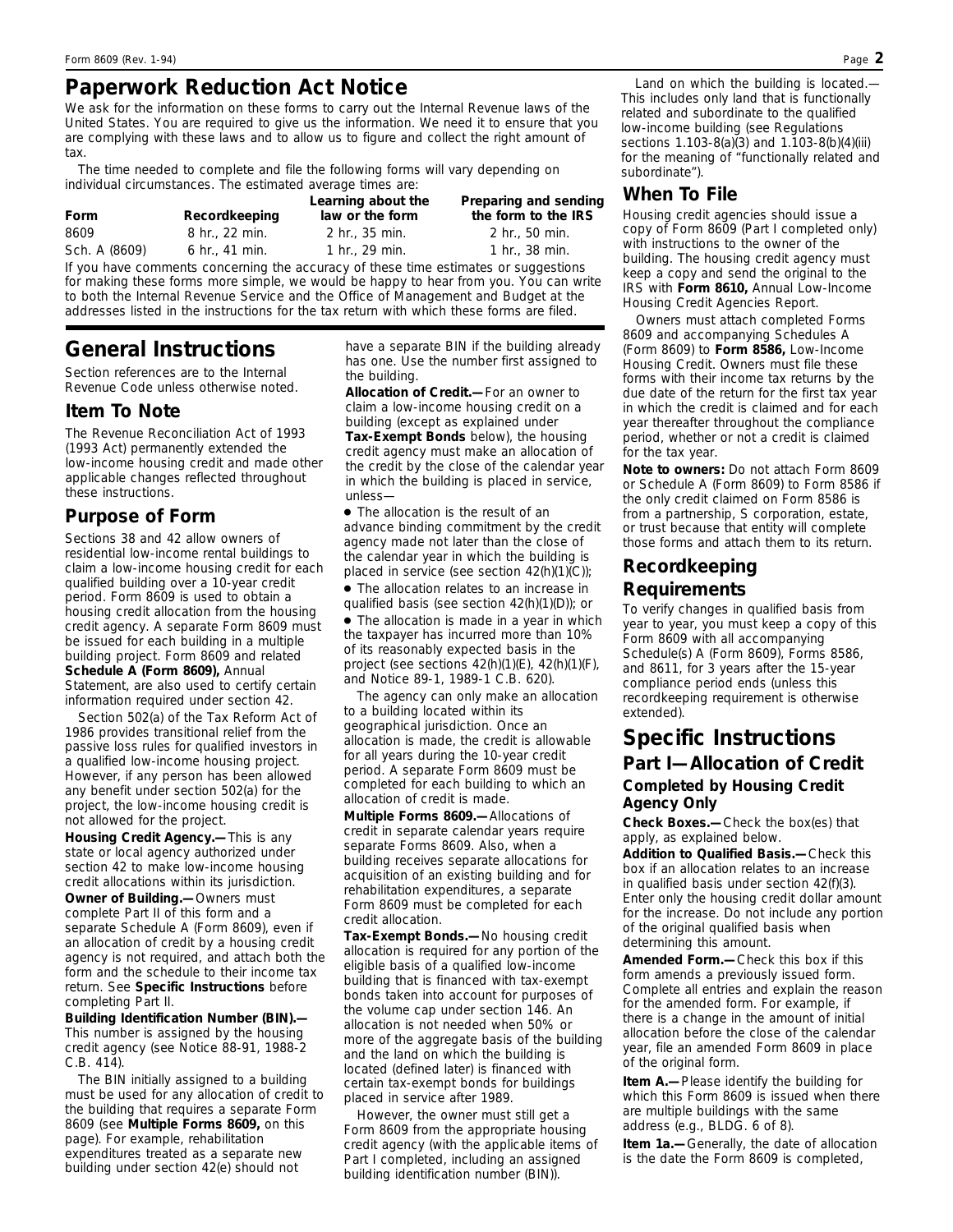signed, and dated by an authorized official of the housing credit agency. However, if an allocation is made under section 42(h)(1)(E) or 42(h)(1)(F), the date of allocation is the date the authorized official of the housing credit agency completes, signs, and dates the section 42(h)(1)(E) or 42 (h)(1)(F) document used to make the allocation. If no allocation is required (i.e., 50% or greater tax-exempt bond financed building), leave line 1a blank.

**Line 1b.—**Enter the housing credit dollar amount allocated to the building for each year of the 10-year credit period. The amount should equal the amount on line 2 multiplied by the amount on line 3a. For tax-exempt bond projects for which no allocation is required, enter the housing credit dollar amount allowable under section 42(m)(2)(D).

**Line 2.—**Enter the maximum applicable credit percentage allocated to the building for the month the building was placed in service or, if applicable, for the month determined under section 42(b)(2)(A)(ii).

If an election is made under section 42(b)(2)(A)(ii) to use the applicable percentage for a month other than the month in which a building is placed in service, the requirements in Notice 89-1 must be met. The agency must keep a copy of the binding agreement and the election statement and file the original with the agency's Form 8610 for the year the allocation is actually made. The maximum applicable credit percentage is published monthly by the IRS in the Internal Revenue Bulletin. For new buildings that are not federally subsidized under section 42(i)(2)(A) when placed in service, use the applicable percentage for the 70% present value credit. For new buildings that are federally subsidized when placed in service, or existing buildings, use the applicable percentage for the 30% present value credit. A taxpayer may elect under section 42(i)(2)(B) to reduce eligible basis by the principal amount of any outstanding below-market Federal loan or the proceeds of any tax-exempt obligation in order to obtain the higher credit percentage (see Part II, line 9a).

**Note:** *The 1993 Act revised section 42(i)(2) to provide that buildings receiving assistance under the Home Investment Partnership Act (as in effect on August 10, 1993) are* **not** *treated as federally subsidized if 40% or more of the residential units in the building are occupied by individuals whose income is 50% or less of the area median gross income. Buildings located in New York City receiving this assistance are not treated as federally subsidized if 25% or more of the residential units in the building are occupied by individuals whose income is 50% or less of the area median gross income.*

For allocations to buildings for additions to qualified basis under section 42(f)(3), do not reduce the maximum applicable credit percentage even though the building owner may only claim a credit based on two-thirds of the credit percentage allocated to the building.

**Line 3a.—**Enter the maximum qualified basis of the building. To figure this, multiply the eligible basis of the qualified low-income building by the smaller of:

**1.** The percentage of low-income units to all residential rental units (the "unit percentage"), or

**2.** The percentage of floor space of the low-income units to the floor space of all residential rental units (the "floor-space percentage").

Generally, a unit is not treated as a low-income unit unless it is suitable for occupancy and is used other than on a transient basis. Section 42(i)(3) provides for certain exceptions (e.g., units that provide for transitional housing for the homeless may qualify as low-income units). See sections 42(i)(3) and 42(c)(1)(E) for more information.

Except as explained in the instructions for line 3b, below, the **eligible basis** for a new building is its adjusted basis as of the close of the first tax year of the credit period. For an existing building, the eligible basis is its acquisition cost plus capital improvements through the close of the first tax year of the credit period. See the instructions for Part II, line 7b, and section 42(d) for other exceptions and details.

**Line 3b. Special rule to increase basis for buildings placed in service in calendar years beginning after 1989.—**If the building is located in a high-cost area (i.e., a "qualified census tract" or a "difficult development area"), the eligible basis may be increased as follows:

• For new buildings, the eligible basis may be up to 130% of such basis determined without this provision.

● For existing buildings, the rehabilitation expenditures under section 42(e) may be up to 130% of the expenditures determined without regard to this provision.

Enter the percentage by which eligible basis was increased. For example, if the eligible basis was increased by 120%, enter 120. See section 42(d)(5)(C) for definitions of a qualified census tract and a difficult development area, and for other details.

**Note:** *Before increasing eligible basis, the eligible basis must be reduced by any Federal subsidy that the taxpayer elects to exclude from eligible basis and any Federal grant received.*

**Line 4.—**Enter the percentage of the aggregate basis of the building financed by certain tax-exempt bonds. If this amount is zero, enter zero (do not leave this line blank).

**Line 5.—**The placed-in-service date for a residential rental building is the date on which the first unit in the building is ready and available for occupancy under state or local law. Rehabilitation expenditures treated as a separate new building under section 42(e) are placed in service at the close of any 24-month period over which the expenditures are aggregated, whether or not the building is occupied during the rehabilitation period.

**Line 6.—**A building is treated as federally subsidized if at any time during the tax year or any prior tax year there is outstanding any tax-exempt bond financing or any below-market Federal loan, the proceeds of which are used (directly or indirectly) for the building or its operation.

**Note:** *Generally, no credit is allowable for acquisition of an existing building after 1989 unless substantial rehabilitation is done. See sections 42(d)(2)(B)(iv) and 42(f)(5). DO NOT issue Form 8609 for acquisition of an existing building unless substantial rehabilitation under section 42(e) is placed in service.*

#### **Part II—First-Year Certification Completed by Building Owner for the First Year of Credit Period**

**Only**

**Note:** *Form 8609 is invalid unless Part I is completed by the appropriate housing credit agency.*

**Line 7a.—**See the instructions for Part I, line 5. This date must correspond with the date certified to the housing credit agency. **Line 7b.—**Enter the eligible basis (in dollar terms) of the building. Determine eligible basis at the close of the first year of the credit period (see sections 42(f)(1), 42(f)(5), and 42(g)(3)(B)(iii) for determining the start of the credit period).

For new buildings, the eligible basis is generally the cost of construction or rehabilitation expenditures incurred under section 42(e).

For existing buildings, the eligible basis is the cost of acquisition plus rehabilitation expenditures not treated as a separate new building under section 42(e) incurred by the close of the first year of the credit period.

If the housing credit agency has entered an increased percentage in Part I, line 3b, multiply the eligible basis by the increased percentage and enter the result.

Residential rental property may qualify for the credit even though part of the building in which the residential rental units are located is used for commercial use. To figure the eligible basis of the property, do not include the cost of the nonresidential rental property. However, you may generally include the basis of common areas or tenant facilities, such as swimming pools or parking areas, provided there is no separate fee for the use of these facilities and they are made available on a comparable basis to all tenants in the project. See section 42(d).

You may elect to reduce the eligible basis by the principal amount of any outstanding below-market Federal loan or the proceeds of any tax-exempt obligation to obtain a higher credit percentage. If you make this election, check the Yes box in Part II, line 9a, and reduce the eligible basis by the principal amount of such loan or obligation proceeds before entering the